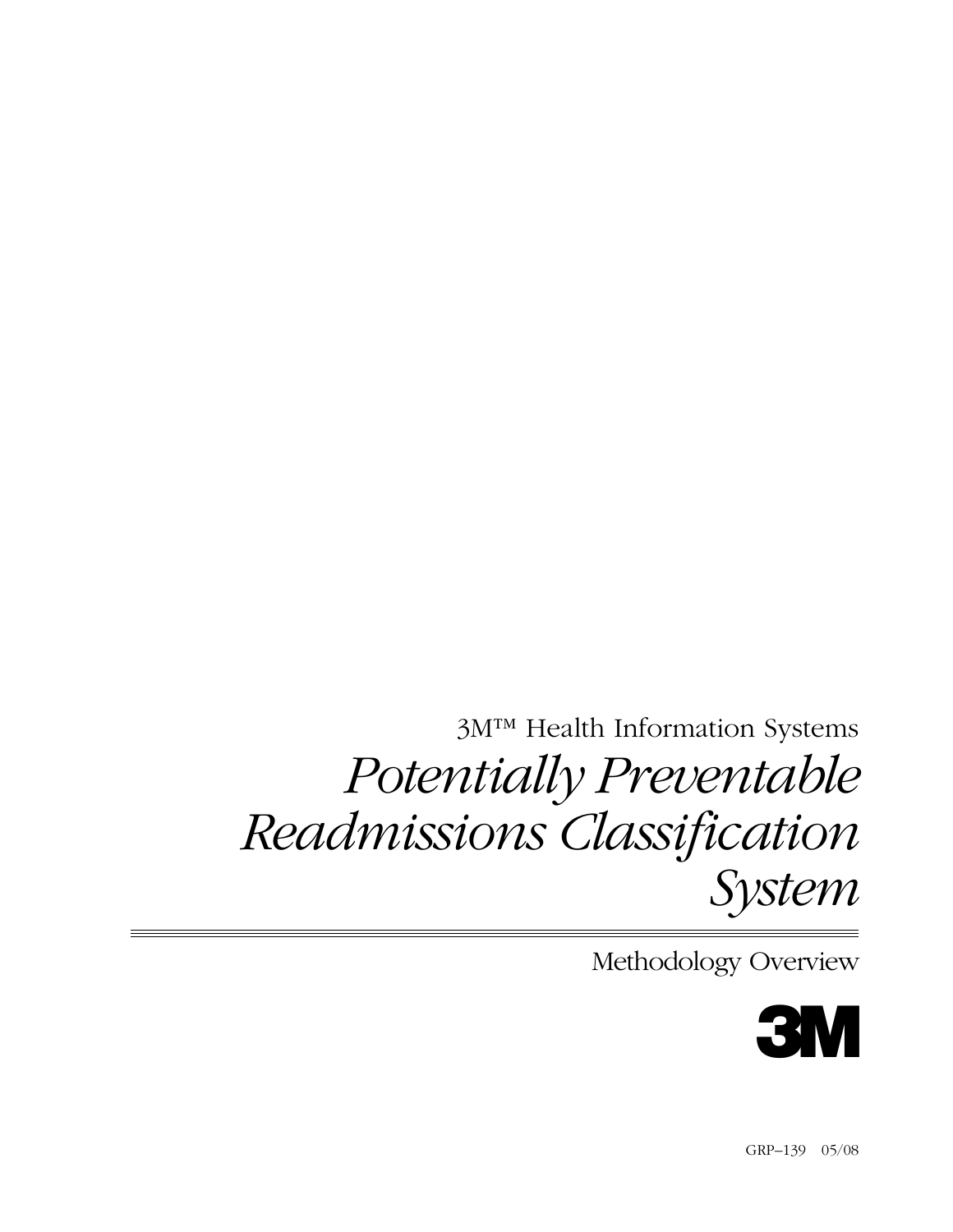**Document number GRP–139 05/08**

Copyright © 2008, 3M. All rights reserved.

This product contains material and information that is confidential and proprietary to 3M and its licensors. The use of this product is governed by a license agreement. Except as explicitly permitted in the license agreement or permitted in writing by 3M, no part of this product shall be: (i) reproduced, in whole or in part, by any electronic or mechanical means, (ii) disclosed or otherwise made available to, or accessible by, any third party (iii) sublicensed, leased, lent, or transferred to any third party, (iv) used for the benefit of any party other than the licensee, (v) disassembled, decrypted, decompiled, reverse-engineered, or (vi) used to create derivative works.

This product includes commercial technical data and/or computer databases and/or commercial computer software and/or commercial computer software documentation, as applicable, which were developed exclusively at private expense by 3M, its subsidiaries, affiliates and licensors. Applicable FAR/DFARS restrictions, and associated license terms, apply to US Government use. 3M HIS can be contacted at 575 West Murray Boulevard, Murray, UT 84123.

It is the policy of 3M Health Information Systems to improve products as new technology and software become available. Because of this, 3M HIS reserves the right to make changes in the specifications and materials contained herein without notice. All features, functions, and operations described herein may not be available in all locations. Consult your 3M HIS representative for the latest information.

The example companies, organizations, people, addresses, places and events depicted in this document are fictitious and are included solely for the purposes of illustration. Any association with any real individual, company, organization, person, address place or event is unintended and should not be inferred. 3M complies with all applicable federal and state laws and regulations pertaining to patient privacy.

*3M is a trademark of 3M Company. All rights reserved.*

*Other products and services that are referred to in this book are trademarks of their respective owners.* 

*This manual was written, designed, and produced by the Documentation Department of 3M Health Information Systems.*

**—————————————————————————————————————————————————————————————————————————————————————————————————————**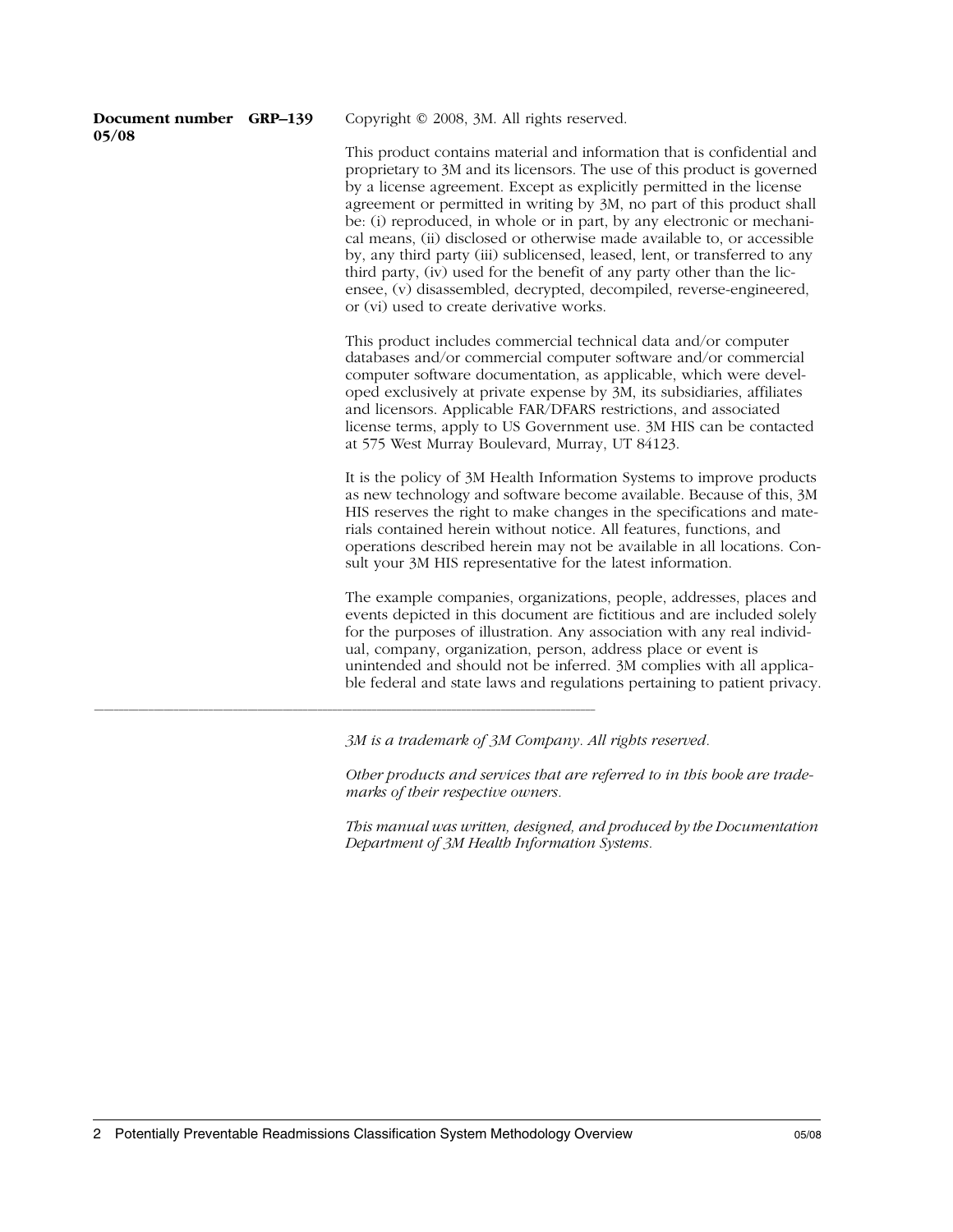## *Contents*

| Contents | <b>Potentially Preventable Readmissions: A Classification</b><br><b>System for Identifying Potentially Preventable</b><br><b>Hospital Readmissions</b>                                                                                                                                                                                                                                                                                                                                                                                          |
|----------|-------------------------------------------------------------------------------------------------------------------------------------------------------------------------------------------------------------------------------------------------------------------------------------------------------------------------------------------------------------------------------------------------------------------------------------------------------------------------------------------------------------------------------------------------|
|          | Introduction<br>4<br>Background 5<br>Readmission 6<br>Readmission time interval 6<br>Potentially Preventable Readmission 6<br>Clinically-related<br>- 6<br>Initial Admission 6<br>Readmission chain 7<br>Excluded Admission 7<br>Non-event 7<br>Only Admission 7<br>Transfer Admission 7<br>Phase 1–Identify globally-excluded admissions and Non-events 10<br>Phase 2–Determine preliminary classification of admissions 11<br>Phase 3–Identify Potentially Preventable Readmissions and determine<br>final classification of admissions<br>11 |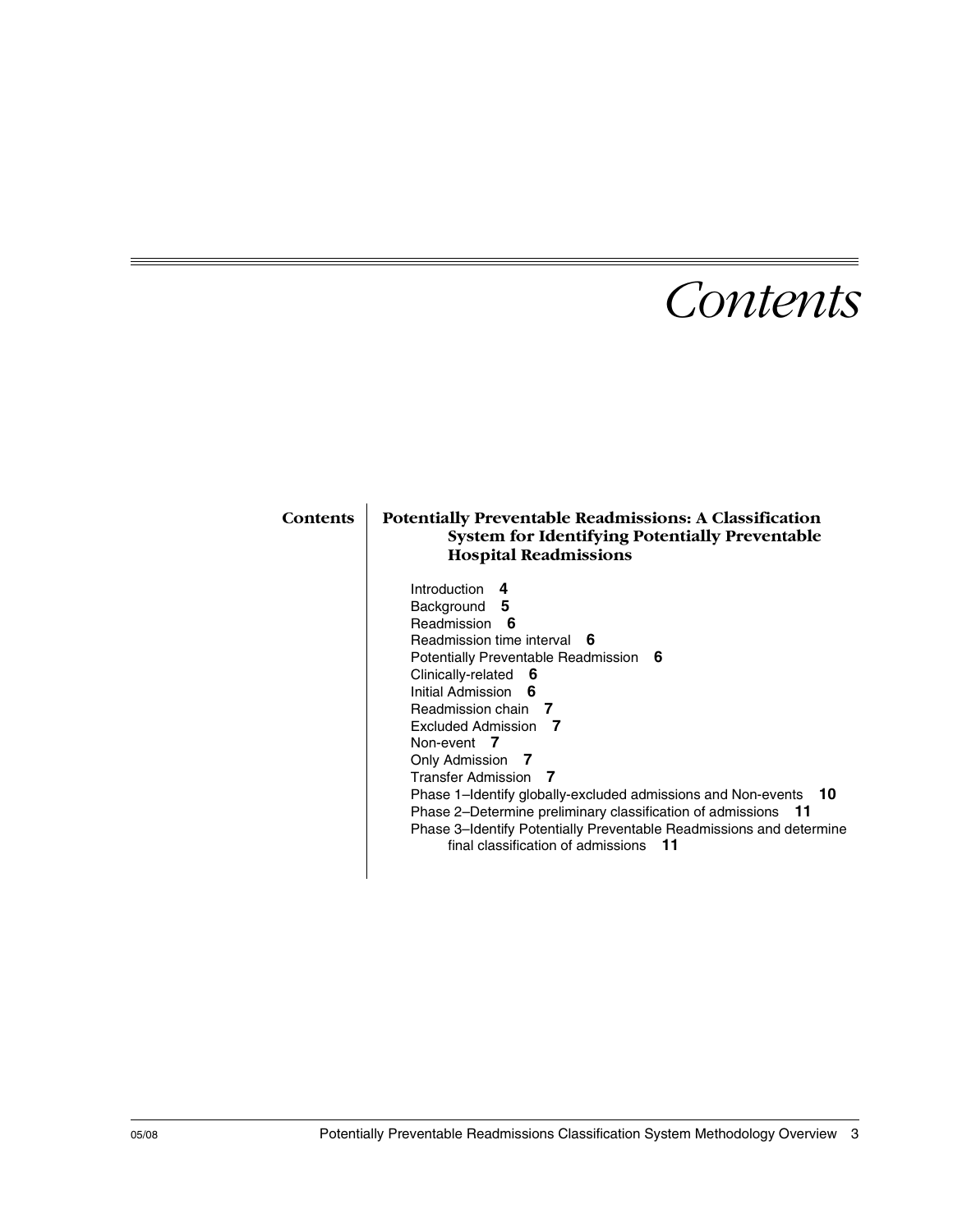## *Potentially Preventable Readmissions: A Classification System for Identifying Potentially Preventable Hospital Readmissions*

**THIS MANUAL PROVIDES AN OVERVIEW of the Potentially** Preventable Readmissions (PPR) classification system–a clinically-based classification system that identifies acute care hospital readmissions that are potentially preventable, based on the computerized discharge abstract data. The output from the PPR classification system can be used to compute readmission rates across hospitals. Higher than expected readmission rates may indicate opportunities to improve the quality of care before and after discharge, as well as the coordination of services between the hospital and outpatient setting.

**Introduction** Hospital readmissions have considerable potential as an important indicator of quality of care (Friedman and Basu, 2004). They have joined mortality rates and complication rates as promising quality measures that do not require intensive chart review, and can therefore serve to screen large numbers of records and provide a basis for comparing hospital performance.

> Readmissions not only suggest quality problems, but also are expensive. It has been estimated that readmissions are responsible for a substantial proportion of expenditures for inpatient hospital care (Anderson and Steinberg, 1984; MEDPAC Report Chapter 5 June 2007).

4 Potentially Preventable Readmissions Classification System Methodology Overview 05/08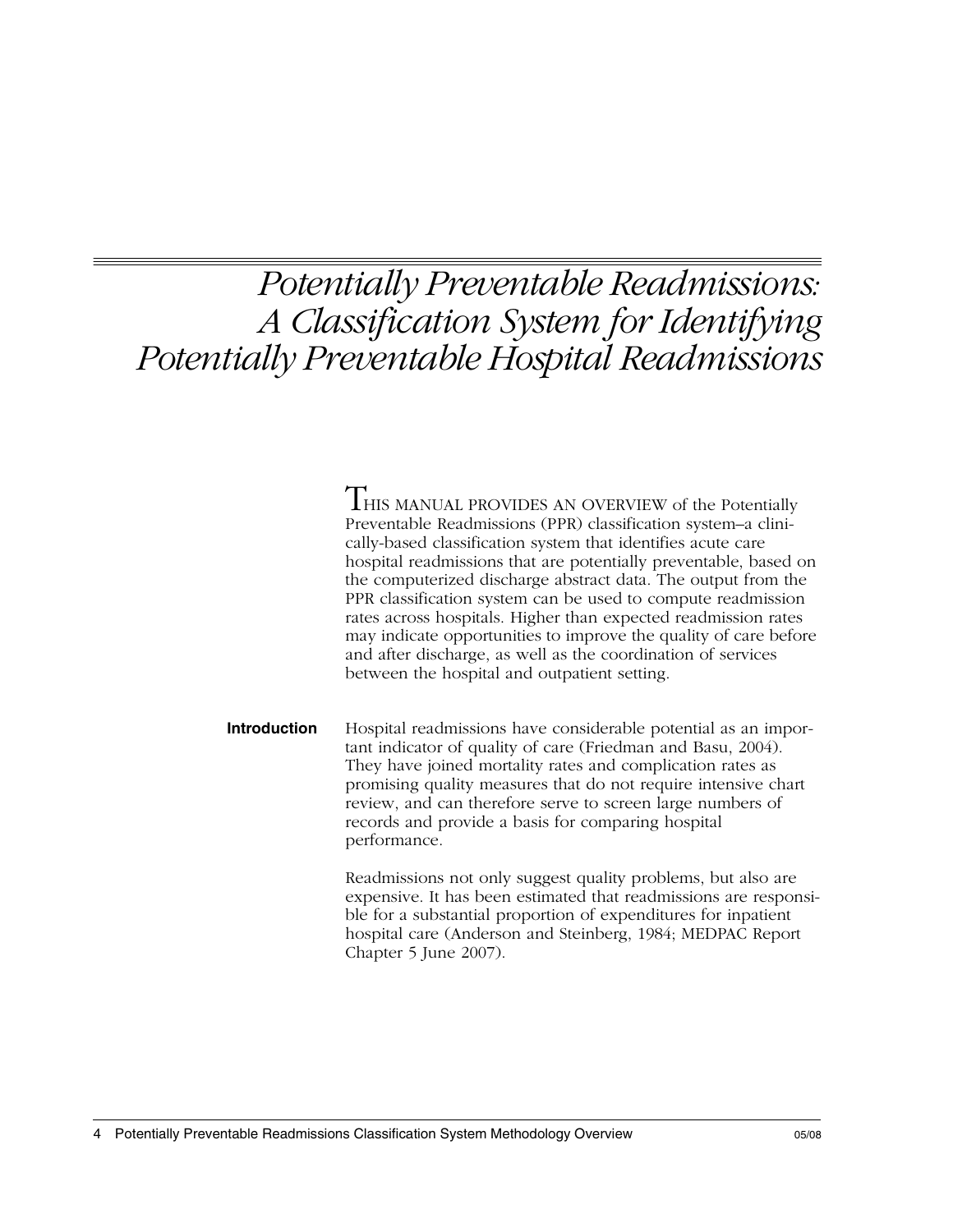**Background** Readmissions have potential value as an indicator of quality of care because they may reflect poor clinical care and poor coordination of services either during hospitalization or in the immediate post discharge period (Halfon, et al, 2006, Kripalani, et al, 2007). The examination of readmissions can, therefore, focus attention on the critical time of the transition between inpatient and outpatient phases of treatment of an acute illness.

> A readmission may also result from events during the initial hospital stay such as incomplete treatment of the underlying problem, or the development of a complication that only becomes evident after discharge. The relationship between quality of care and readmissions has been documented (Ashton et al., 1997; Hannan et al., 2003). Ashton concluded that an early readmission is significantly associated with the process of inpatient care and found that patients who were readmitted were roughly 55 percent more likely to have had a quality of care problem. Hannan found that 85 percent of readmissions following coronary bypass surgery were associated with complications directly related to the bypass surgery. There is also significant literature positing a relationship between variables such as availability of primary care, distance to the hospital, ethnicity, income, type of insurance and the probability of readmission (Ashton et al, 1997; Friedman and Basu, 2004).

The increasing interest in linking payment and quality (i.e. pay for performance) is in part a natural response to escalating health care costs. For readmission rates to serve as an indicator of hospital quality and performance, it is necessary to develop a methodology that identifies, in a clinically-precise manner, those readmissions that are potentially preventable.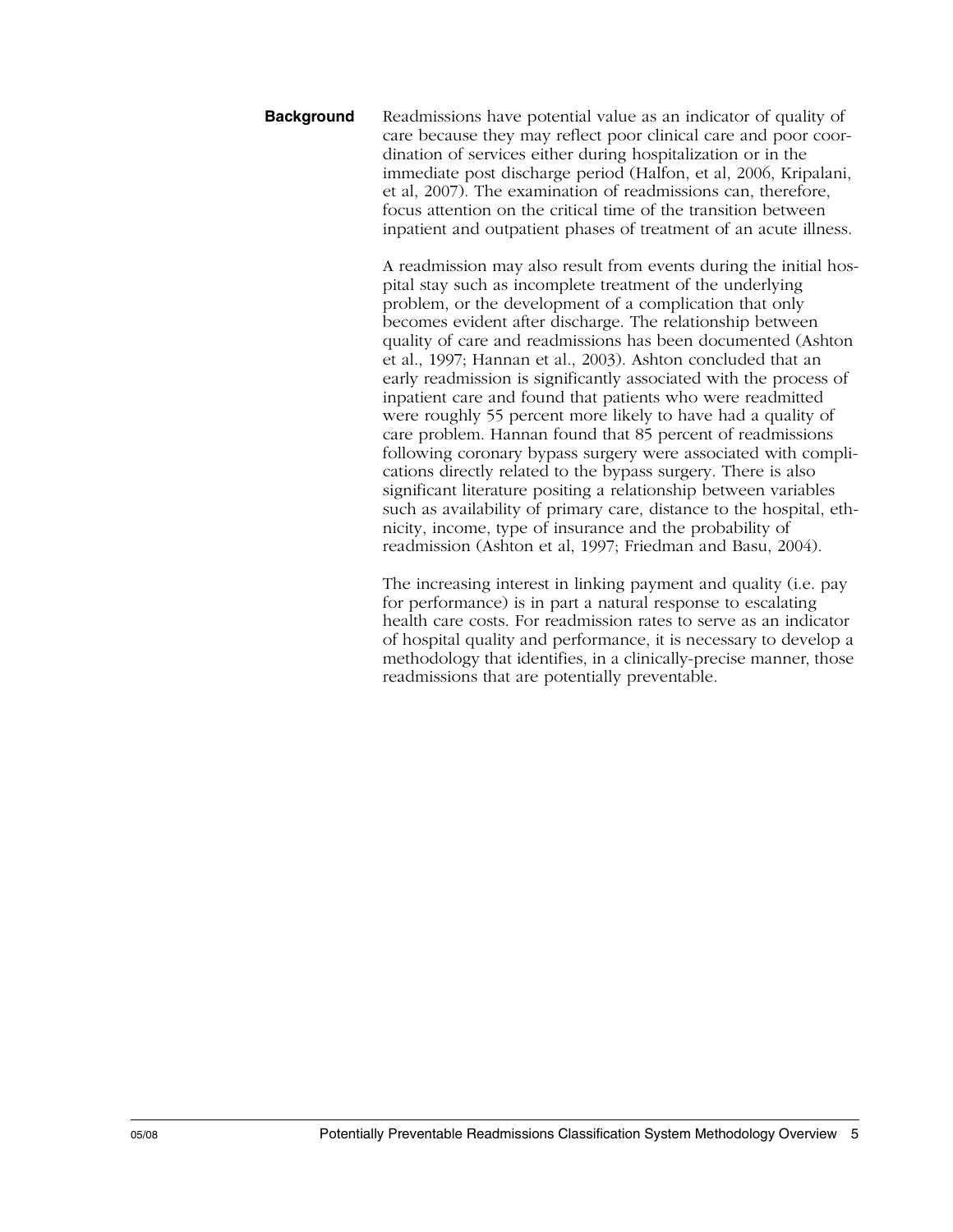|                                               | This section contains the terms and definitions that are used for<br>identifying Potentially Preventable Readmissions.                                                                                                                                                                                                                                                                                                                                  |
|-----------------------------------------------|---------------------------------------------------------------------------------------------------------------------------------------------------------------------------------------------------------------------------------------------------------------------------------------------------------------------------------------------------------------------------------------------------------------------------------------------------------|
| <b>Readmission</b>                            | A readmission is a return hospitalization to an acute care hospi-<br>tal that follows a prior admission from an acute care hospital.<br>Intervening admissions to non acute care facilities (e.g., a<br>skilled nursing facility) are not considered readmissions and do<br>not impact the designation of an admission as a readmission.                                                                                                                |
| <b>Readmission time interval</b>              | The readmission time interval is the maximum number of days<br>allowed between the discharge date of a prior admission and<br>the admit date of a subsequent admission in order for the sub-<br>sequent admission to be a readmission.                                                                                                                                                                                                                  |
| <b>Potentially Preventable</b><br>Readmission | A Potentially Preventable Readmission (PPR) is a readmission<br>(return hospitalization within the specified readmission time<br>interval, as defined above) that is clinically-related (as defined<br>below) to the initial hospital admission.                                                                                                                                                                                                        |
| <b>Clinically-related</b>                     | Clinically-related is defined as a requirement that the underly-<br>ing reason for readmission be plausibly related to the care<br>rendered during or immediately following a prior hospital<br>admission.                                                                                                                                                                                                                                              |
|                                               | A clinically-related readmission may have resulted from the pro-<br>cess of care and treatment during the prior admission (e.g.<br>readmission for a surgical wound infection) or from a lack of<br>post admission follow up (lack of follow-up arrangements with<br>a primary care physician) rather than from unrelated events that<br>occurred after the prior admission (broken leg due to trauma)<br>within a specified readmission time interval. |
| <b>Initial Admission</b>                      | The Initial Admission is an admission that is followed by a clini-<br>cally-related readmission within a specified readmission time<br>interval. Subsequent readmissions relate back to the care ren-<br>dered during or following the Initial Admission. The Initial<br>Admission initiates a readmission chain.                                                                                                                                       |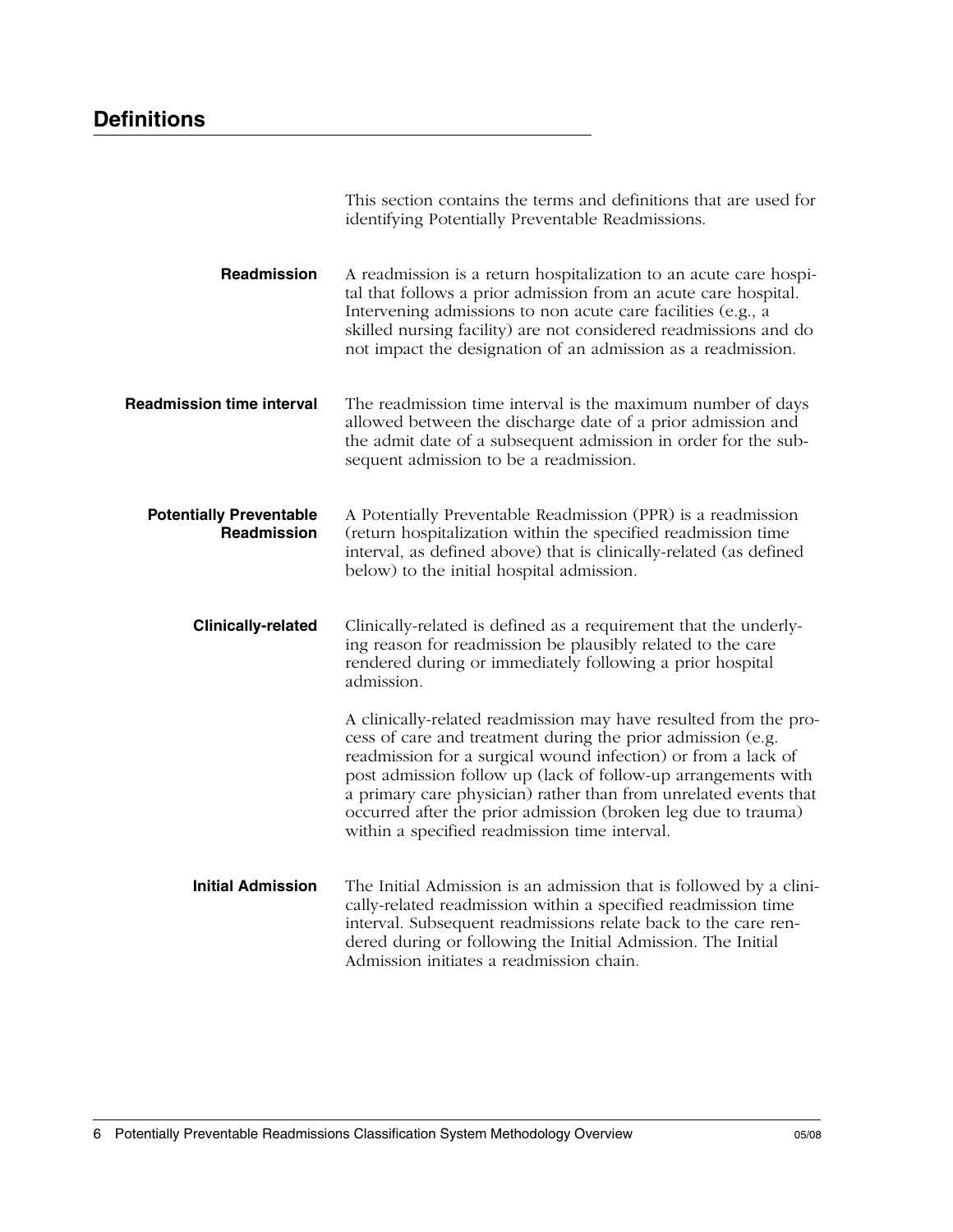**Readmission chain** A readmission chain is a sequence of PPRs that are all clinically-related to the Initial Admission. A readmission chain may contain an Initial Admission and only one PPR, which is the most common situation, or may contain multiple PPRs following the Initial Admission.

**Excluded Admission** An Excluded Admission is an admission that is globally excluded from consideration as both a readmission and Initial Admission due to the nature and complexity of the required follow up care (e.g., multiple trauma) or because the patient left against medical advice.

- **Non-event** A Non-event is an admission to a non-acute care facility such as a nursing home or an admission to an acute care hospital for non acute care (e.g., convalescence). Non-events during the interval between an Initial Admission and a readmission are ignored.
- **Only Admission** An Only Admission is an admission for which there is neither a prior Initial Admission nor a clinically-related readmission within the readmission time interval.
- **Transfer Admission** Transfer Admissions are a special subset of Only Admissions that do not meet the criteria to be PPRs and have a discharge status of "transferred to an acute care hospital." They are not classified as an Initial Admission even if there is a subsequent readmission within the readmission time interval.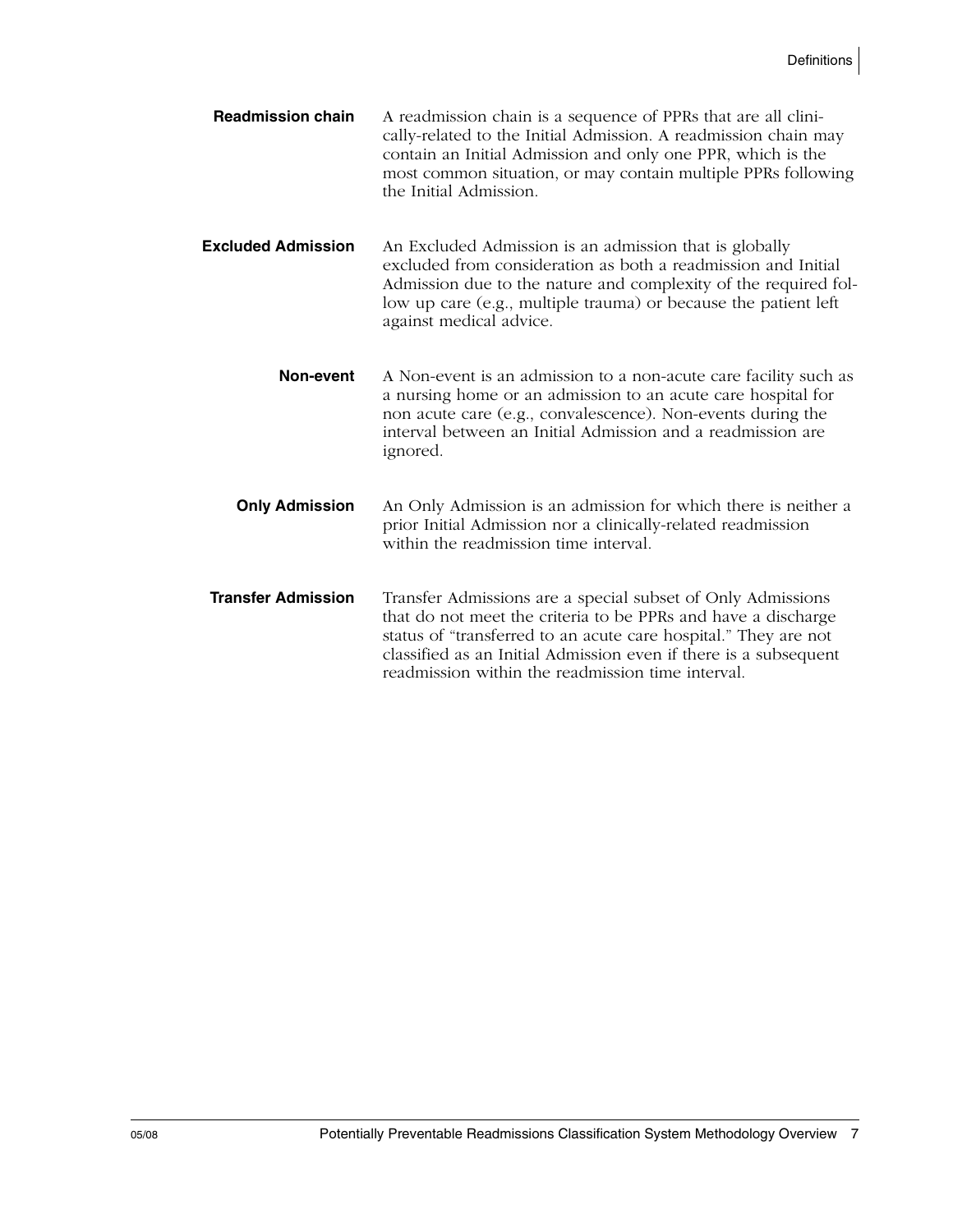This section provides and overview of the PPR logic. The logic can be divided into three phases:

- 1. Identify globally-excluded admissions and Non-events
- 2. Determine preliminary classification of admissions
- 3. Identify Potentially Preventable Readmissions and determine final classification of admissions

The following figure is a graphical representation of the three-phase PPR logic.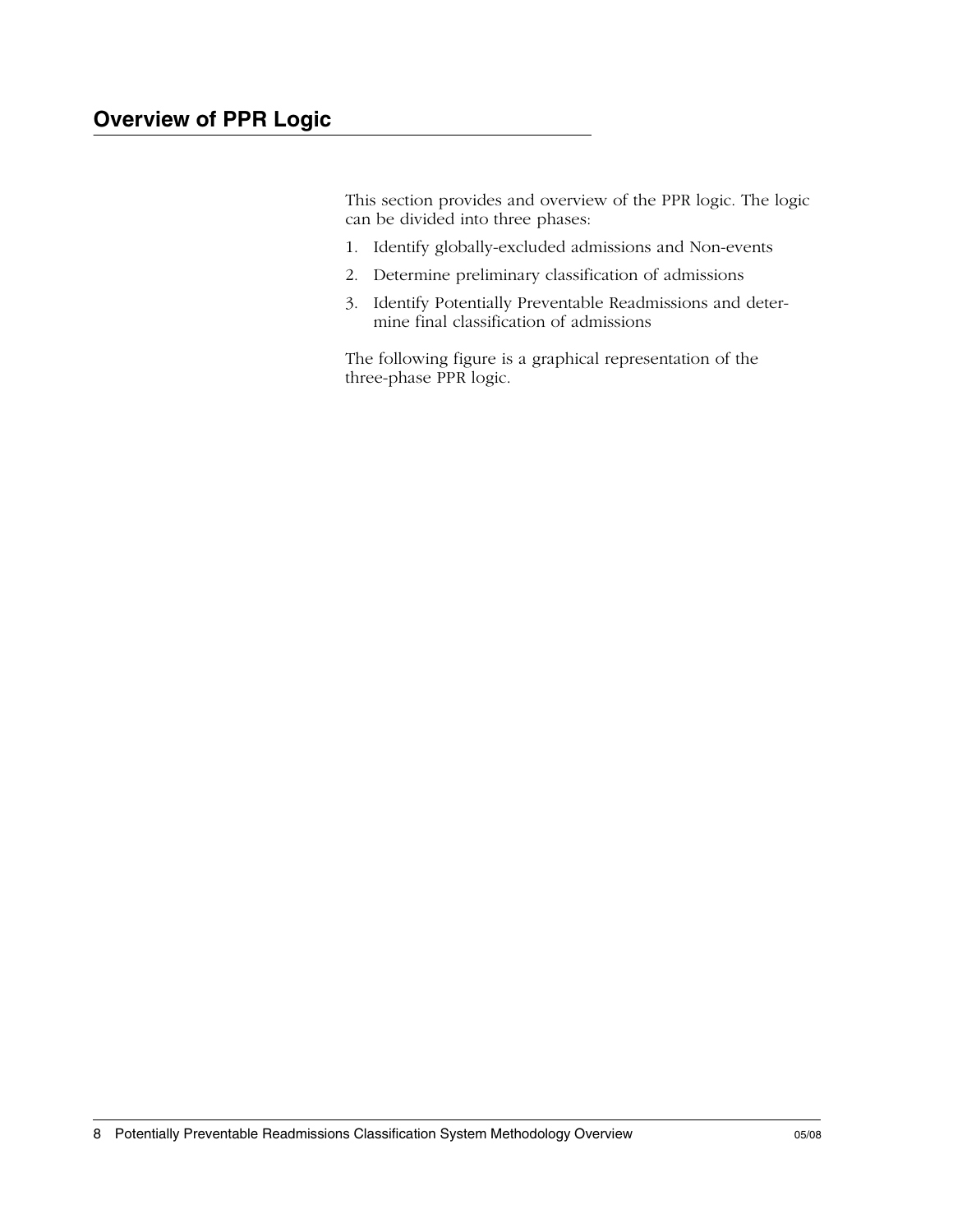

05/08 Potentially Preventable Readmissions Classification System Methodology Overview 9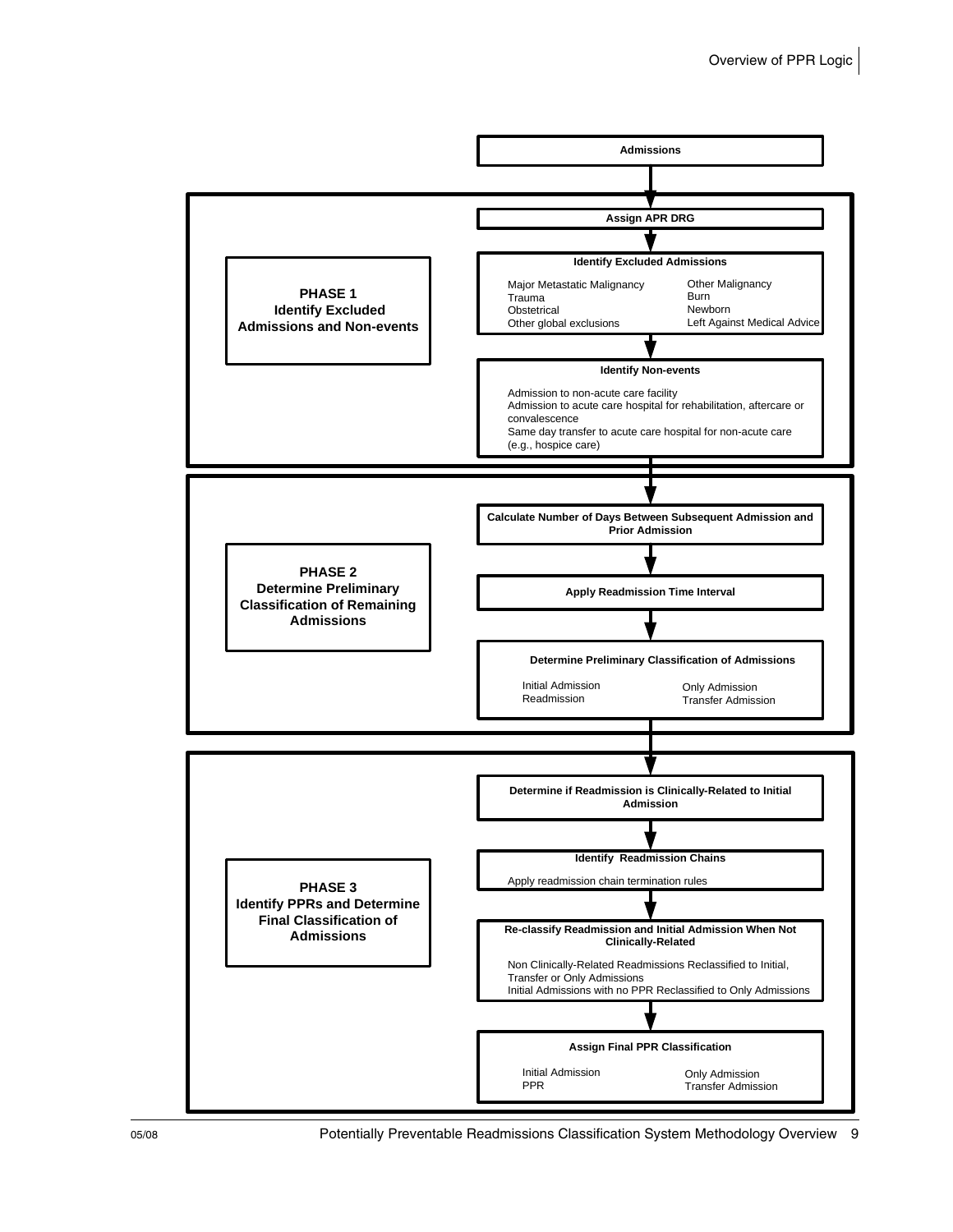| <b>Phase 1-Identify</b><br>globally-excluded admissions<br>and Non-events | Phase one consists of using the PPR logic to identify glo-<br>bally-excluded admissions and Non-events.                                                                                                                                                                                                                                                                                                                                                                                                                                                                                                                                                                                                                                 |
|---------------------------------------------------------------------------|-----------------------------------------------------------------------------------------------------------------------------------------------------------------------------------------------------------------------------------------------------------------------------------------------------------------------------------------------------------------------------------------------------------------------------------------------------------------------------------------------------------------------------------------------------------------------------------------------------------------------------------------------------------------------------------------------------------------------------------------|
| Assign an APR DRG                                                         | Each admission is assigned to an All Patient Refined Diagnosis<br>Related Group (APR DRG). APR DRGs classify patients accord-<br>ing to their reason for admission and severity of illness (Averill,<br>et al, 2002). APR DRGs assign patients to one of 314 base APR<br>DRGs that are determined either by the principal diagnosis or,<br>for surgical patients, the most important surgical procedure per-<br>formed in an operating room. The base APR DRG represents the<br>underlying reason for the hospital admission and is used in the<br>PPR logic to identify Excluded Admissions and Non-events, and<br>to define the clinical relationship between Initial Admissions<br>and PPRs.                                         |
|                                                                           | Each base APR DRG is then divided into four severity of illness<br>(SOI) levels, determined primarily by secondary diagnoses that<br>reflect both comorbid illnesses and the severity of the underly-<br>ing illness. The combination of the base APR DRG and severity<br>of illness level can be used for risk adjusting hospital PPR rates.                                                                                                                                                                                                                                                                                                                                                                                           |
| Identify global exclusions and<br>Non-events                              | There are certain circumstances in which a readmission cannot be<br>considered potentially preventable. Some types of admissions<br>require follow-up care that is intrinsically clinically-complex and<br>extensive, and for which preventability is difficult to assess. For<br>these reasons admissions for major or metatastic malignancies,<br>multiple trauma, and burns are not considered preventable and<br>are globally excluded as an Initial Admission or readmission. In<br>addition, neonatal and obstetrical admissions have unique<br>attributes and only rarely lead to readmissions. As a consequence,<br>readmissions following an Initial Admission for neonatal or<br>obstetrical care are also globally excluded. |
|                                                                           | A second type of global exclusion relates to the discharge sta-<br>tus of the patient in the Initial Admission. A hospitalization with<br>a discharge status of "left against medical advice" is excluded as<br>either an Initial Admission or readmission because under these<br>circumstances, the hospital has limited influence on the care<br>rendered to the patient. All types of globally-excluded admis-<br>sions are classified as Excluded Admissions.                                                                                                                                                                                                                                                                       |
|                                                                           | The following admissions are classified as Non-events:<br>Admissions to non-acute care facilities                                                                                                                                                                                                                                                                                                                                                                                                                                                                                                                                                                                                                                       |
|                                                                           | Admissions to an acute care hospital for patients assigned to<br>the base APR DRG for rehabilitation, aftercare, and<br>convalescence                                                                                                                                                                                                                                                                                                                                                                                                                                                                                                                                                                                                   |
|                                                                           | Same-day transfers to an acute care hospital for non-acute<br>care (e.g., hospice care)                                                                                                                                                                                                                                                                                                                                                                                                                                                                                                                                                                                                                                                 |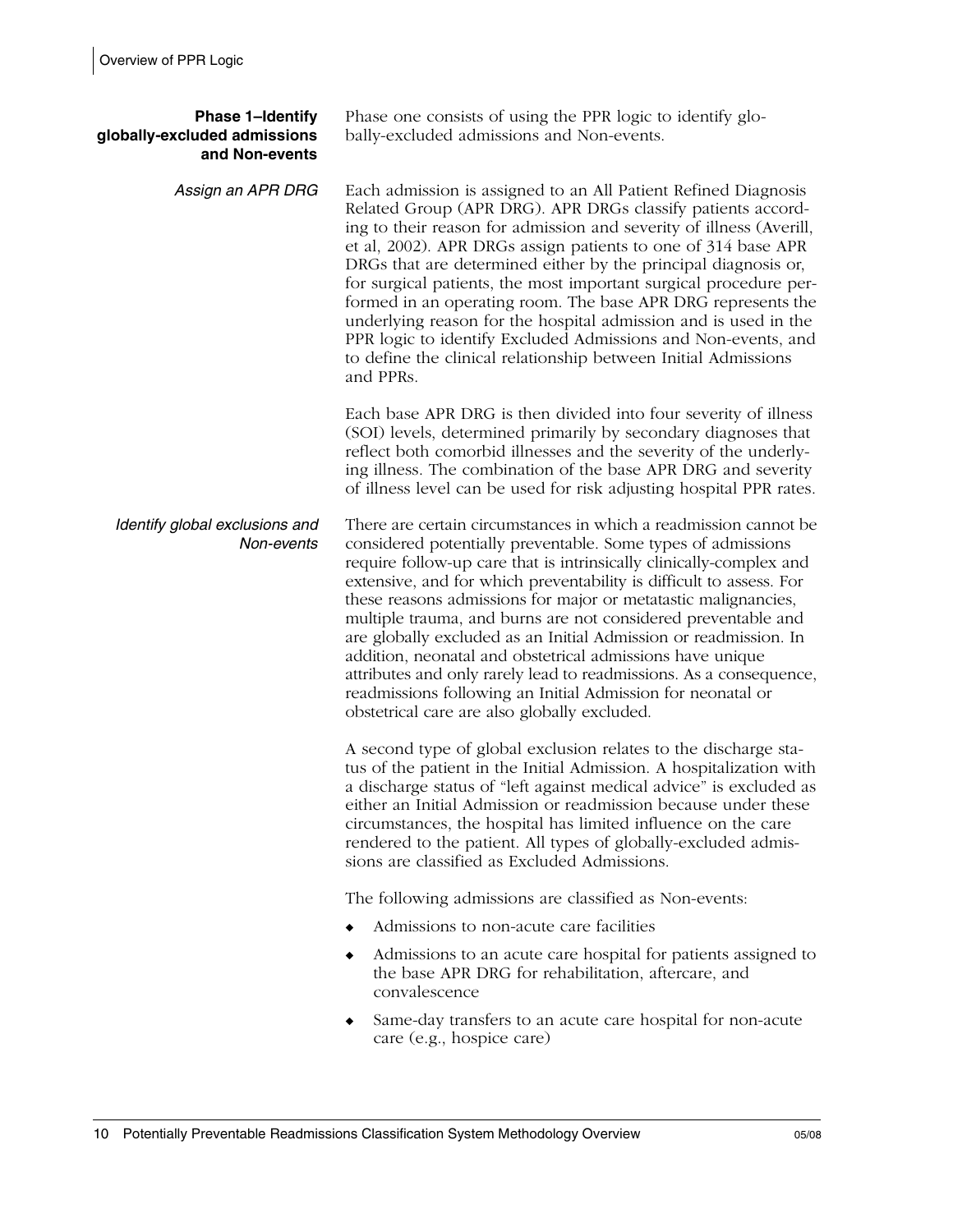| <b>Phase 2-Determine</b><br>preliminary classification of<br>admissions | To determine the preliminary classification of admissions, the<br>logic first applies a readmission time interval, and then it classi-<br>fies each admission.                                                                                                                                                                                                                                                                                                                                                                                                                                                                                                                                                                                                             |
|-------------------------------------------------------------------------|----------------------------------------------------------------------------------------------------------------------------------------------------------------------------------------------------------------------------------------------------------------------------------------------------------------------------------------------------------------------------------------------------------------------------------------------------------------------------------------------------------------------------------------------------------------------------------------------------------------------------------------------------------------------------------------------------------------------------------------------------------------------------|
| Apply readmission time interval                                         | Each admission is assessed to determine whether there is a<br>readmission that occurs within the specified readmission time<br>interval. A longer readmission time interval will classify more<br>admissions as readmissions. For example, with a 30 day read-<br>missions time interval a hospitalization that occurred 20 days<br>following a prior admission would be considered a readmission,<br>while with a 15 day readmission time interval it would not.<br>Longer time intervals after the prior admission also increase the<br>relative importance of the outpatient management of chronic<br>diseases and decrease the likelihood that a readmission was<br>related to the clinical care or discharge planning in the prior<br>admission (Hannan et al, 1995). |
| Classify each admission                                                 | For the specified readmission time interval, each admission for a<br>patient (not already classified as an Excluded Admission or<br>Non-event) is preliminarily classified as one of four different<br>types:                                                                                                                                                                                                                                                                                                                                                                                                                                                                                                                                                              |
|                                                                         | Readmission<br>$\bullet$                                                                                                                                                                                                                                                                                                                                                                                                                                                                                                                                                                                                                                                                                                                                                   |
|                                                                         | Initial Admission<br>٠                                                                                                                                                                                                                                                                                                                                                                                                                                                                                                                                                                                                                                                                                                                                                     |
|                                                                         | Only Admission<br>٠                                                                                                                                                                                                                                                                                                                                                                                                                                                                                                                                                                                                                                                                                                                                                        |
|                                                                         | <b>Transfer Admissions</b>                                                                                                                                                                                                                                                                                                                                                                                                                                                                                                                                                                                                                                                                                                                                                 |
|                                                                         | The categorization of an admission as a readmission or an Initial<br>Admission is highly dependent on the readmission time interval<br>chosen.                                                                                                                                                                                                                                                                                                                                                                                                                                                                                                                                                                                                                             |
|                                                                         | The categorization of an admission also depends on the disposi-<br>tion of the patient at the time of discharge. An admission with a<br>discharge disposition of transferred to another acute care hospi-<br>tal is eligible to be a PPR, but it is not eligible to be an Initial<br>Admission because subsequent care is no longer under the con-<br>trol of the transferring hospital. An admission in which the<br>patient died is also not eligible to be an Initial Admission since<br>a readmission would not be possible.                                                                                                                                                                                                                                           |
| <b>Phase 3-Identify Potentially</b>                                     | Phase 3 of the PPR logic consists of the following tasks:                                                                                                                                                                                                                                                                                                                                                                                                                                                                                                                                                                                                                                                                                                                  |
| <b>Preventable Readmissions</b>                                         | Determine if a readmission clinically-related                                                                                                                                                                                                                                                                                                                                                                                                                                                                                                                                                                                                                                                                                                                              |
| and determine final<br>classification of admissions                     | Identify readmission chains                                                                                                                                                                                                                                                                                                                                                                                                                                                                                                                                                                                                                                                                                                                                                |
|                                                                         | Terminate readmission chains for clinically-unrelated<br>٠<br>admissions                                                                                                                                                                                                                                                                                                                                                                                                                                                                                                                                                                                                                                                                                                   |
|                                                                         |                                                                                                                                                                                                                                                                                                                                                                                                                                                                                                                                                                                                                                                                                                                                                                            |

◆ Reclassify clinically-unrelated Initial Admissions and readmissions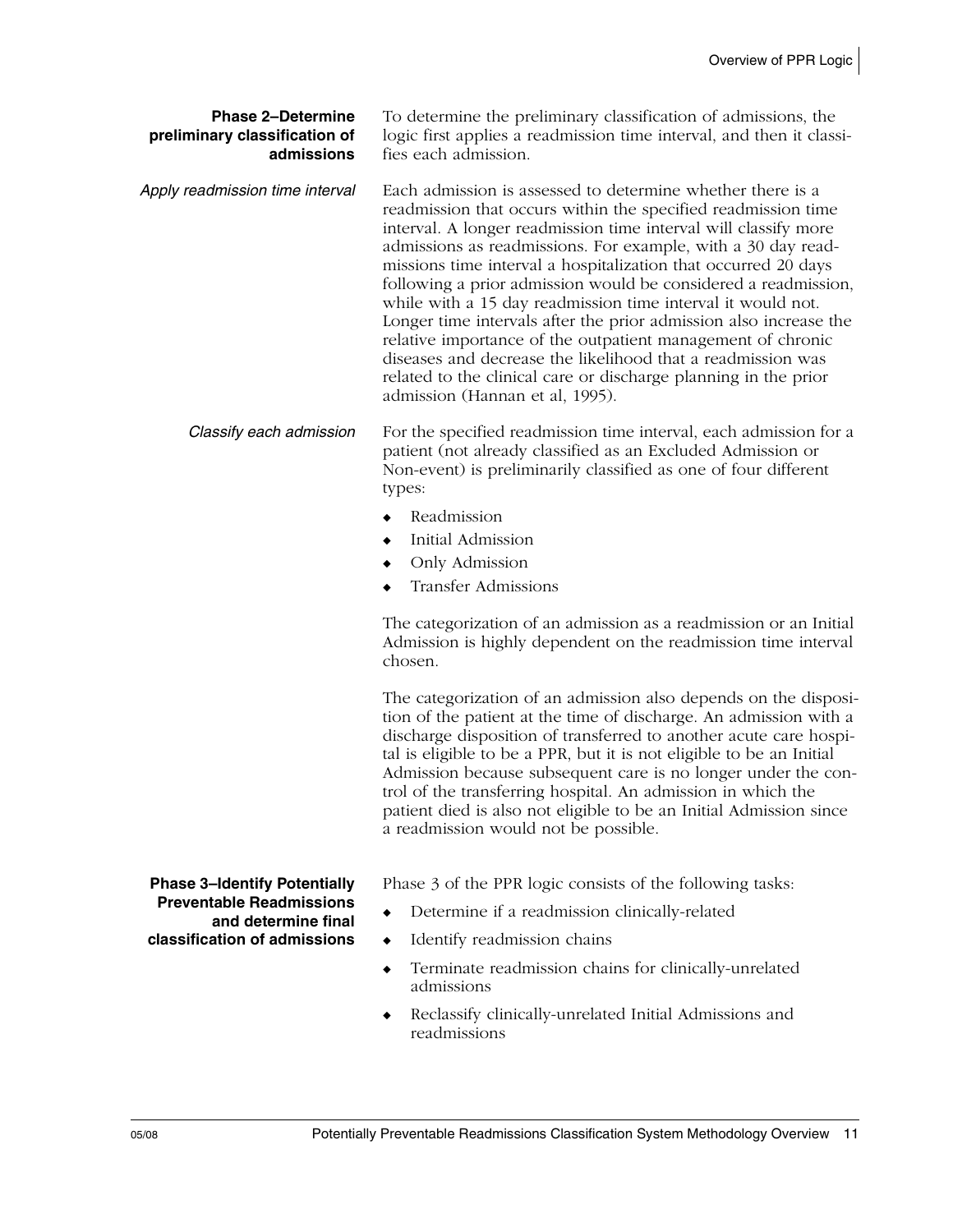Determine if a readmission is clinically-related A readmission is considered clinically-related to the Initial Admission if the reason for the readmission falls into one of three categories for medical readmissions and one of two categories for surgical readmissions. Readmissions for medical reasons are much more common than readmissions for surgical procedures, regardless of the reason for the Initial Admission. The three categories of clinically-related medical readmissions are as follows:

- A medical readmission for a continuation or recurrence of the reason for the Initial Admission, or for a condition closely related to the reason for the Initial Admission (e.g. a readmission for diabetes following an Initial Admission for diabetes).
- A medical readmission for an acute decompensation of a chronic problem that was not the reason for the Initial Admission but could have resulted from inadequate care during the Initial Admission or inadequate outpatient follow-up care (e.g. a readmission for diabetes in a patient whose Initial Admission was for an acute MI).
- ◆ A medical readmission for an acute medical problem that could have been a consequence of care provided in the Initial Admission. For example, in a patient readmitted for a urinary tract infection ten days after a hernia repair, the infection was likely related to the use of a foley catheter during the Initial Admission.

Surgical readmissions were generally considered not preventable unless they met one of the two criteria for a clinical relationship to the Initial Admission:

- ◆ A readmission for a surgical procedure that addressed a continuation or a recurrence of the problem causing the Initial Admission (a patient readmitted for an appendectomy following an Initial Admission for abdominal pain and fever).
- ◆ A readmission for a surgical procedure that addressed a complication resulting from care during the Initial Admission (a readmission for drainage of a post-operative wound abscess following an Initial Admission for a bowel resection).

A readmission that did not fit one of these categories (e.g., a readmission for trauma) was classified as a clinically-unrelated readmission and therefore not potentially preventable, (i.e. not a PPR).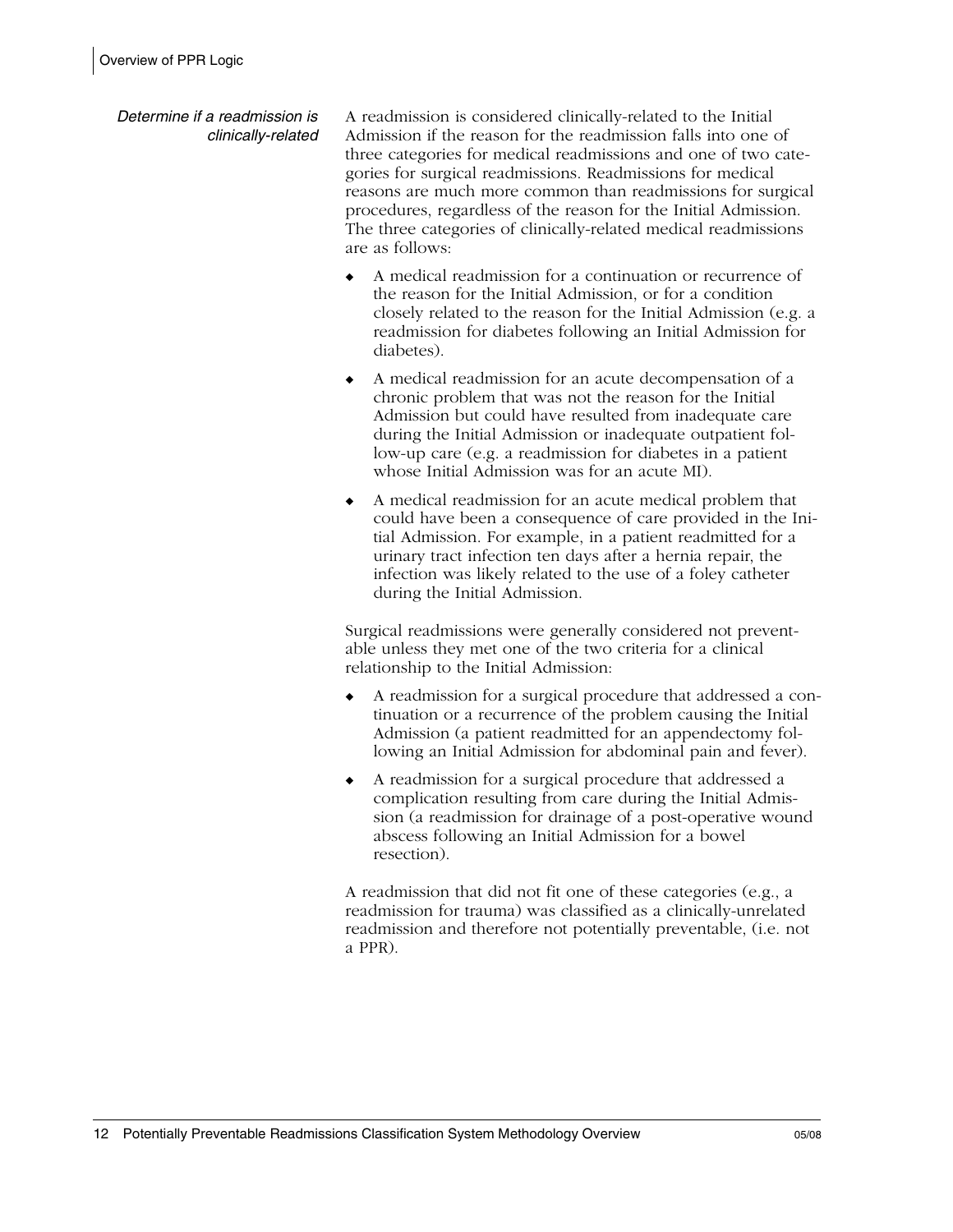|                                 | APR DRGs were used as the basis for establishing the clinical<br>relationship between the Initial Admission and the readmission.<br>A matrix was created in which there were 314 rows represent-<br>ing the possible base APR DRGs of the Initial Admission, and<br>314 columns representing the base APR DRG of the readmis-<br>sion. Each cell in the matrix then represented a unique<br>combination of a specific type of Initial Admission and readmis-<br>sion. Clinical panels applied criteria for clinical relevance and<br>preventability to the combination of base APR DRGs in each<br>cell. The end result was that each of the 98,596 cells contain a<br>specification of whether the combination of the base APR DRG<br>for the Initial Admission and for the readmission were clini-<br>cally-related and therefore potentially preventable. This matrix<br>operationalized the definition of "clinically-related" in the PPR<br>logic. |
|---------------------------------|---------------------------------------------------------------------------------------------------------------------------------------------------------------------------------------------------------------------------------------------------------------------------------------------------------------------------------------------------------------------------------------------------------------------------------------------------------------------------------------------------------------------------------------------------------------------------------------------------------------------------------------------------------------------------------------------------------------------------------------------------------------------------------------------------------------------------------------------------------------------------------------------------------------------------------------------------------|
|                                 | In addition to the "Clinically-Related" PPR APR DRG matrix, all<br>readmissions with a principal diagnosis of trauma are consid-<br>ered not potentially preventable.                                                                                                                                                                                                                                                                                                                                                                                                                                                                                                                                                                                                                                                                                                                                                                                   |
| Identify readmission chains     | In some instances, two or more readmissions will all be related<br>to a single Initial Admission. A readmission chain is essentially a<br>sequence of clinically-related admissions. If for a given readmis-<br>sion, the preceding admission is itself a readmission related to a<br>prior Initial Admission, then the most recent readmission is<br>assessed to determine if it is clinically-related to the Initial<br>Admission that initiated the readmission chain, rather than to<br>the readmission immediately preceding it.                                                                                                                                                                                                                                                                                                                                                                                                                   |
|                                 | In a readmission chain, the total time period encompassed can<br>exceed the specified readmission time interval. This is because<br>the most recent readmission must be within the readmission<br>time interval of the readmission immediately preceding it, not<br>the Initial Admission. For example, if the readmission time inter-<br>val is 15 days and there are two readmissions related to an<br>Initial Admission, both 14 days apart, the second readmission is<br>still considered a readmission related to the Initial Admission<br>even though it occurred 28 days after the Initial Admission to<br>which it is clinically-related. Thus, a chain of related readmis-<br>sions can encompass a time interval beyond the specified<br>readmission time interval.                                                                                                                                                                           |
| Terminating a readmission chain | A readmission that is not clinically-related to the Initial Admis-<br>sion in a readmission chain terminates the readmission chain. A<br>readmission that has a discharge status of transferred to an<br>acute care hospital, left against medical advice or died termi-<br>nates a readmission chain. The occurrence of an Excluded<br>Admission also terminates a readmission chain.                                                                                                                                                                                                                                                                                                                                                                                                                                                                                                                                                                  |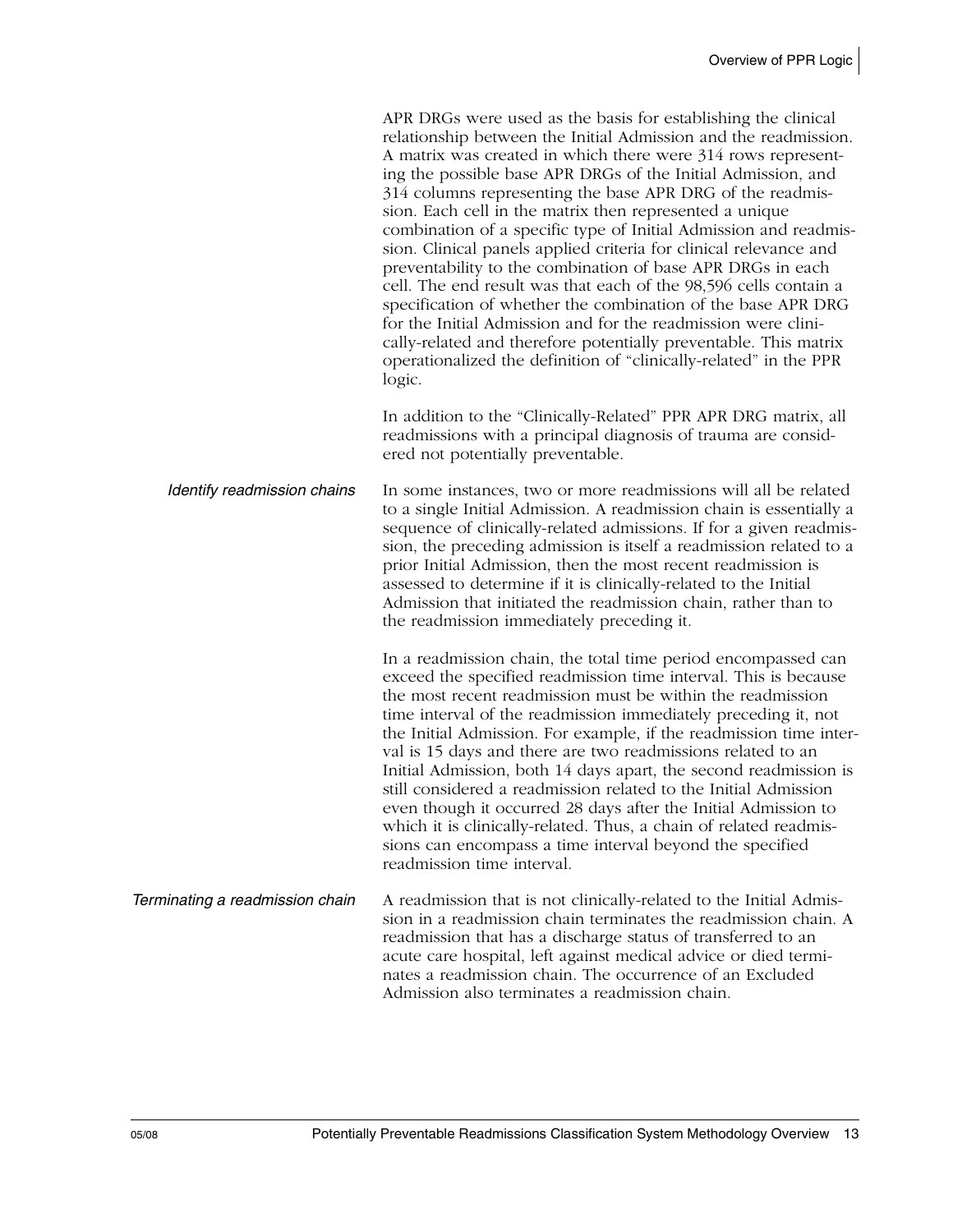Reclassify clinically-unrelated Initial Admissions and readmissions

If a readmission is not clinically-related to the Initial Admission, it is not considered a PPR and is re-classified as an Initial Admission, Transfer Admission, or an Only Admission. If the readmission is re-classified as an Initial Admission, it could in turn initiate a new readmission chain. Additionally, if there is an admission that was preliminarily classified as an Initial Admission because it preceded a clinically-unrelated readmission, it is re-classified from an Initial Admission to an Only Admission.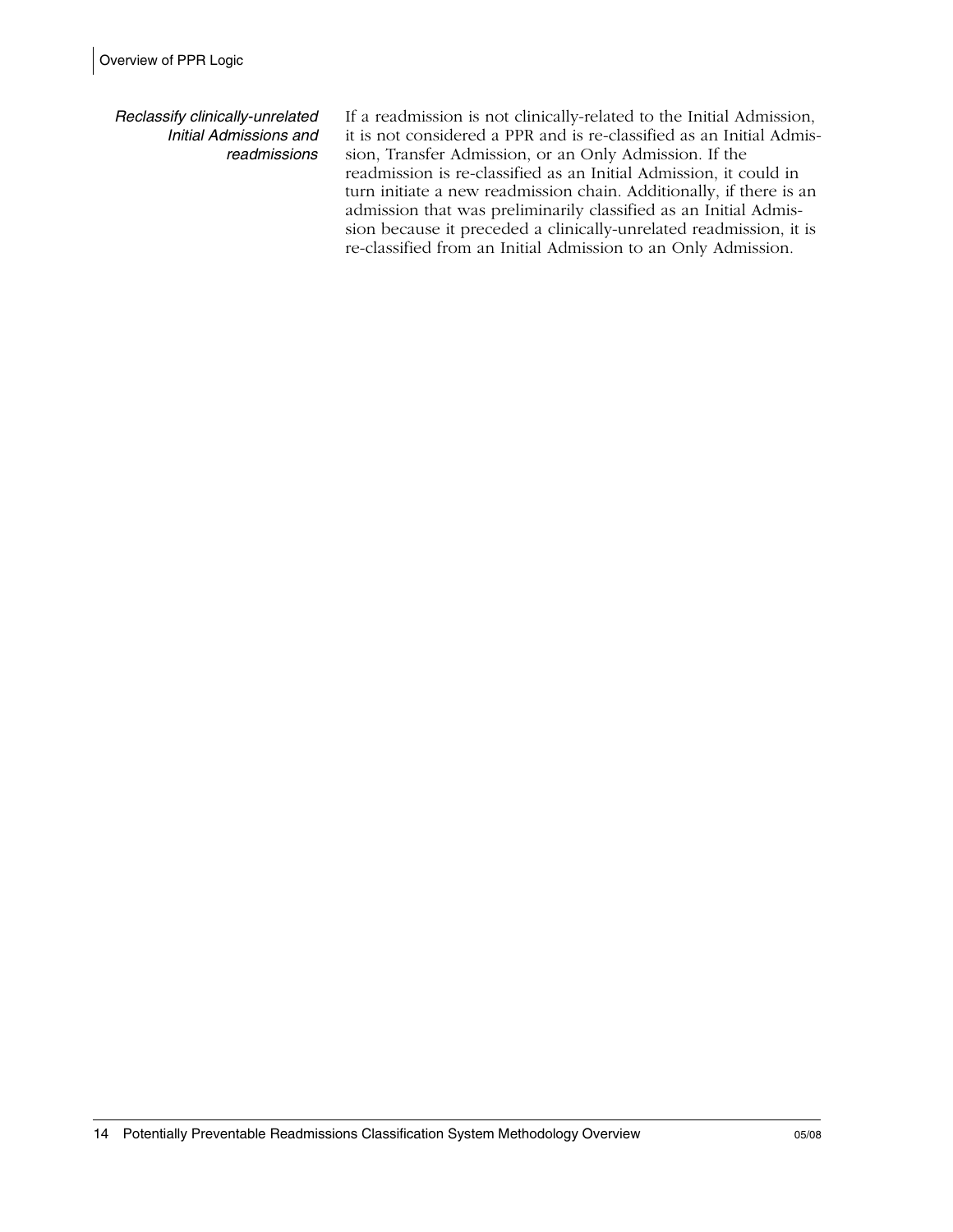The PPR Grouper Software classifies each hospital admission as a PPR, Initial Admission, Transfer Admission, Non-event, Excluded Admission, or an Only Admission. The output from the PPR Grouper software can be used to compute PPR rates by computing the ratio of the number PPR chains divided by the sum of admissions classified as an Initial Admission or an Only Admission.

Non-events, Transfer Admissions, Only Admissions that died, and Excluded Admissions are ignored in the computation of a PPR rate. PPR rates can be computed for readmissions to any hospital or can be limited to readmissions to the same hospital only.

Since a hospital PPR rate can be influenced by a hospital's mix of patient types and patient severity of illness during the Initial Admission any comparisons of PPR rates must be adjusted for case mix and severity of illness. A risk adjustment system such as APR DRGs is necessary for proper comparisons of readmission rates. Higher than expected readmission rates can be an indicator of quality of care problems during the initial hospital stay or with the coordination of care between the inpatient and outpatient setting.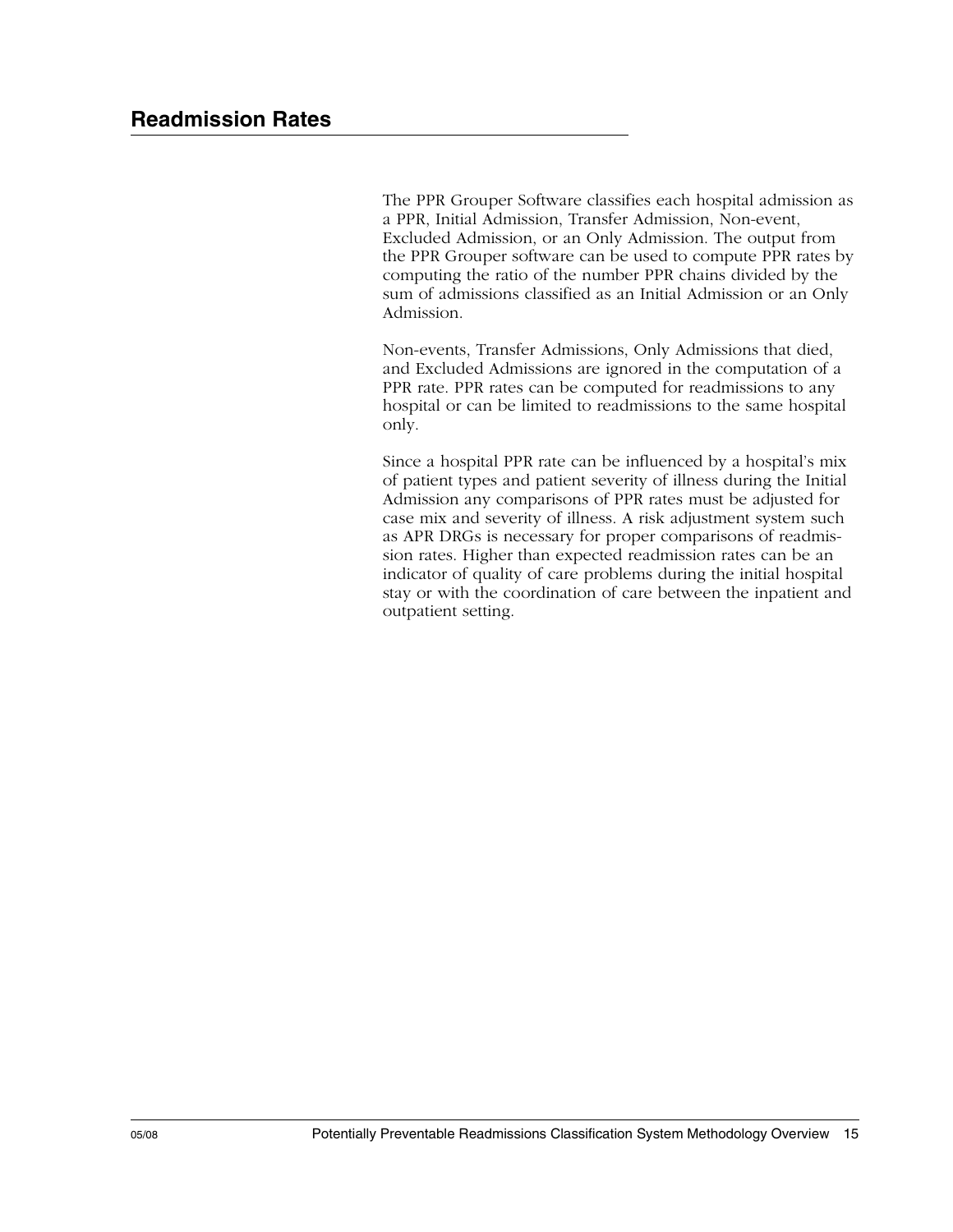A readmission that is clinically-related to the prior Initial Admission or clinically-related to the Initial Admission in a readmission chain is a Potentially Preventable Readmission. A higher than expected rate of PPRs means that the readmissions could reasonably have been prevented through any of the following:

- ◆ Provision of quality care in the initial hospitalization
- ◆ Adequate discharge planning
- ◆ Adequate post discharge follow-up
- ◆ Coordination between the inpatient and outpatient health care team

The end result of the application of the PPR logic is the identification of the subset of Initial Admissions that were followed by PPRs. Admissions that are at risk for having a readmission but were not followed by a subsequent readmission (such as Only Admissions), are also identified. The identification of Initial Admissions, PPRs and at-risk Only Admissions allows meaningful PPR rates to be computed.